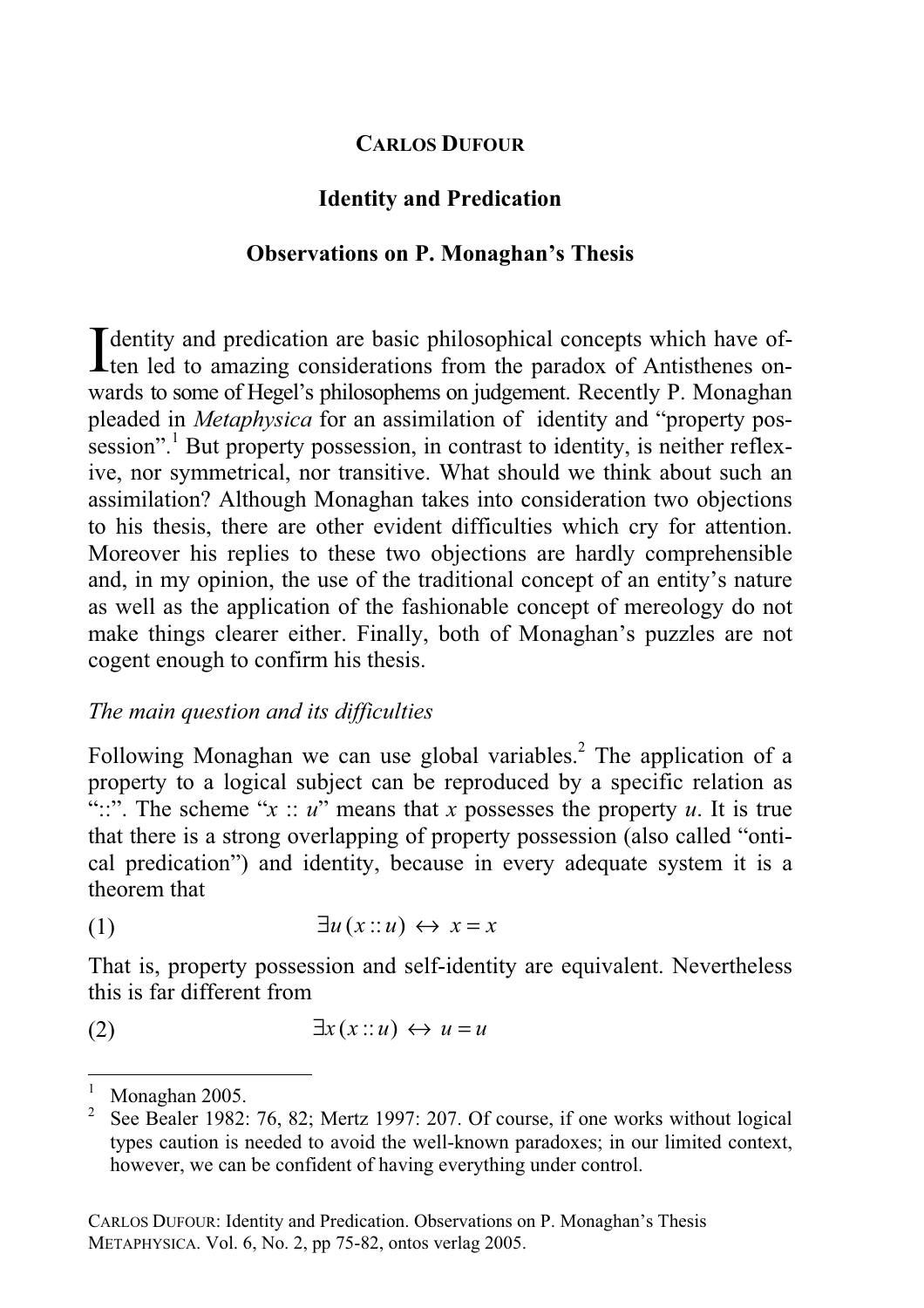because it could happen that a property is not exemplified, although it goes without saying that it is identical with itself. While (1) is valid without restrictions, (2) requires that only exemplified properties are to be admitted. This means still a logical asymmetry between the left and the right side of predication which is by no means compatible with identity. The validity of (1) cannot mean that the relations of predication and identity are identical as in

(3) 
$$
\lambda x u(x : u) = \lambda x y(x = y)
$$

what Monaghan actually is maintaining. Because  $\forall x \exists u (x = u)$  is equivalent to  $\forall u \exists x (x = u)$  and every entity possesses a property would follow with (3) that every property, e.g. being a round square, should also be exemplified.<sup>3</sup> This difficulty is joined by many others which show that here the notions of property and predication are radically changed or that the assumption (3) is simply wrong.

- I) The exemplification of a property (e.g. having caught a cold) can be *de re* contingent, but not so identity. Therefore property possession and identity are different relations.
- II) As there are no things without properties, (3) implies that all entities are properties. But properties appear in contradictory pairs (*being round, being not-round*); common individuals like Socrates do not behave like this; therefore not everything can be a property.
- III) Every property would be self-applicable. The property *being a body* however is itself not a body. The property of non-existence should not exist and the negation of self-identity should be a property different from itself.
- IV) There could exist only one object. Suppose that  $a \neq b$ . Either both possess self-identity or for one of them, say *a,* should be valid  $a \neq a$ . The latter is absurd. If, however, both objects are possessing self-identity, i.e.  $a$ ::  $\lambda x(x = x)$  and  $b$ ::  $\lambda x(x = x)$ , follows with (3) that  $a = b$ .

<sup>3</sup> The equivalence between  $\forall x \exists u (x = u)$  and  $\forall u \exists x (x = u)$  holds only if we have *global variables*, as above mentioned. In the case of a two-sorted language with *x* and *u* belonging to different sorts, there is no equivalence, because this would mean the same as an equivalence between  $\Lambda$ , All *X* are *U*<sup>\*</sup> and  $\Lambda$ , All *U* are *X*<sup>\*</sup>.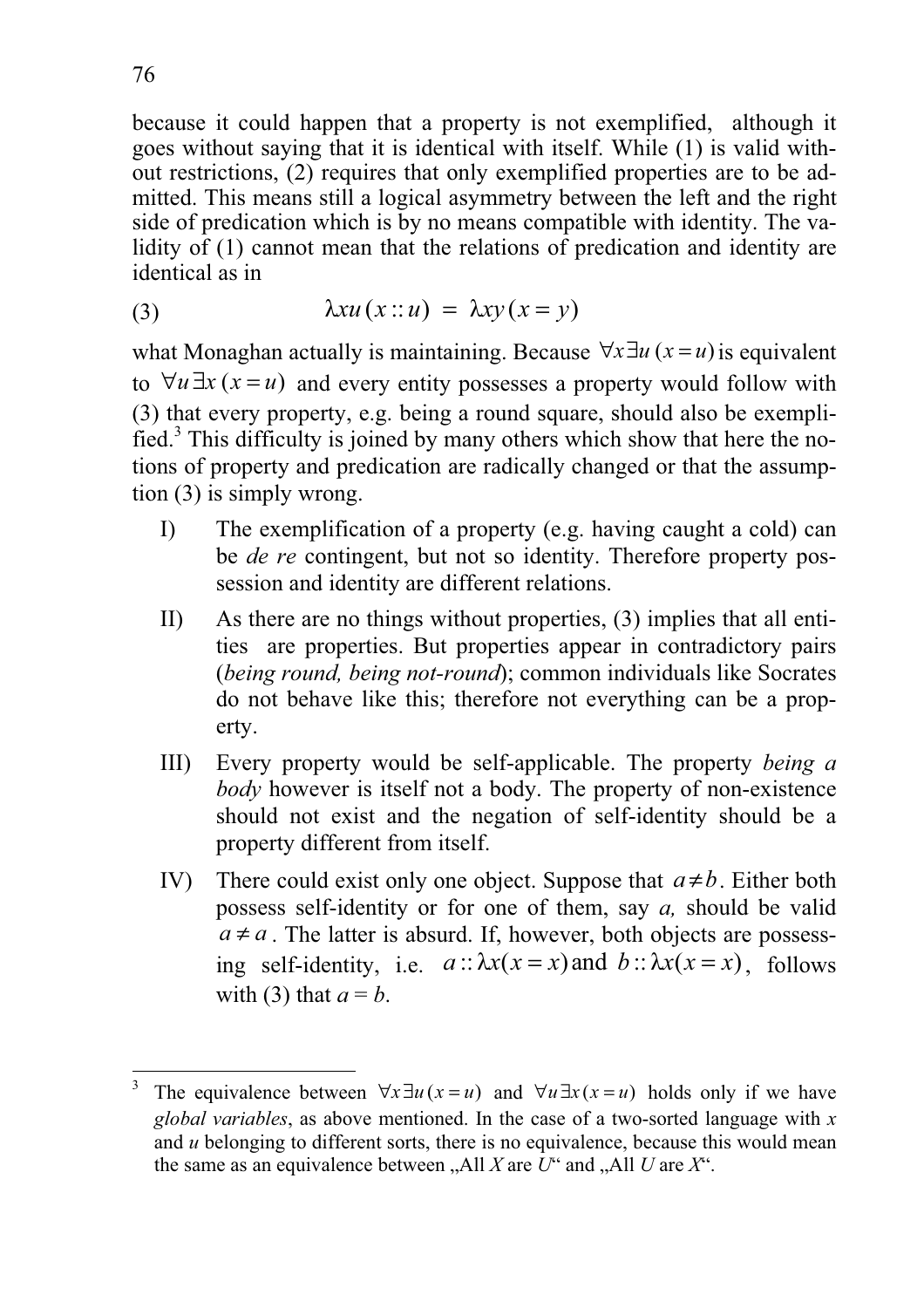- V) The negation becomes an enigma. Let us take two different but compatible properties *u* and *v*. From  $a :: u$  and  $\neg (a :: v)$  follows, because of Tertium Non Datur and complementation of the property *v*, that  $a::\overline{v}$ , and thus  $u=\overline{v}$ . That is, no pair of properties could be compatible.
- VI) As Monaghan rightly observes, no property could be really universal, because from  $a:: u \wedge b:: u$  would follow with (3) that *a*  $= h$ .
- VII) As Monaghan mentions, an entity could possess only one property, because from  $a:: u \wedge a:: v$  would follow  $u = v$ .
- VIII) If relations are properties, states of affairs like  $1 < 2$  and  $2 < 3$  become inexplicable. The pair (1,2) should be identical with the pair  $(2,3)$  and in consequence  $1 = 3$ .

Perhaps one could avoid the one or the other difficulty. For example, in the logic and ontology of Mertz you can evade the objection (VII) because in it there are only particularized properties (instances) as predicates of objects. On the contrary, it does not seem possible to eliminate *all* the difficulties – they all arise from the questionable assimilation (3).

# *Replies and Elucidations*

It could turn out that the replies to (VI) and (VII) give a hint on the alternative conception of predication which Monaghan suggests.

As response to (VII) he tells us:

My response to this objection is that it is based upon a mistaken [conception ...] of the relation of property possession. Property possession is not a one-many relation that at least one entity can bear to many properties. Rather property possession is the one-one relation of identity.

That would be a mere repetition of the thesis, if one did not add that the concept of the nature of an entity had to be introduced and an extensional mereology to be applied:

> The nature of an entity is a property, which that entity possesses and which is complete in the sense that, for any property whatsoever, that property is a constituent part of the nature just in the case that property can be truly predicated of that entity (…) I understand the relations that ob-

<sup>4</sup> Monaghan 2005: 73.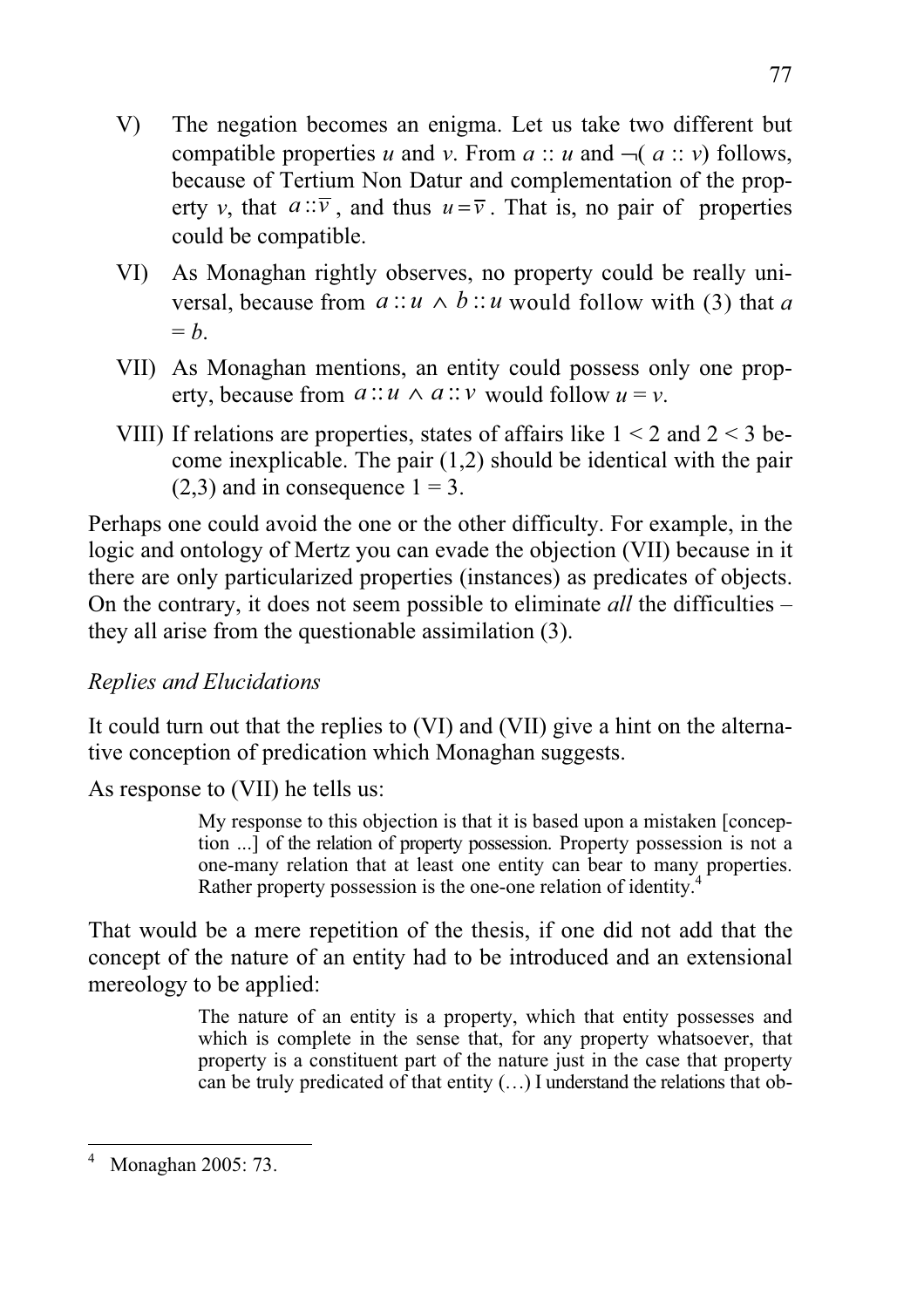tain between an entity, its nature and the properties that are constituent parts of that nature to be the relation of extensional mereology.<sup>5</sup>

It is not easy to get illuminated by this explanation. If I interpret it correctly, the answer to the difficulty consists in the distinction between "true predication" (predication *lato sensu*) and "possession of a property" (predication *stricto sensu*) where the latter is a species and the first its genus. For a true predication it would be sufficient that a property is a proper or improper part of the subject's nature, therefore sometimes without requiring identity between property and argument. Then the analysis of "true predication" should be:

$$
(4) \quad F(a) := F \leq n(a)
$$

where  $,n(a)$ " stand for the nature of the entity *a* and  $n \leq$ " for the relation of proper or improper part. If it is not so, Monaghan would not have shown that the possession of a property (in the usual sense) coincides with the relation of identity, but only that he prefers an alternative use of language. If one wants to go beyond liberty of stipulation and beyond verbal questions, one has necessarily to think a little bit about clearness and adequacy of the claim (4).

First of all, it is striking that the effort made by introducing the nature *n*(*a*) of *a* is superfluous, because *a* is just possessing the nature  $n(a)$  as a property (, the nature of an entity is a property, which that entity possesses", as Monaghan says). Then, because of  $\overline{a}$ :  $\overline{n}(a) \rightarrow a = n(a)$ , one could simply explain the predication  $F(a)$  as  $F \le a$ . Unfortunately, the concept of *part* is much less clear than the concept of predication.

Secondly, it becomes obvious that this analysis is not general enough to give an account of the predication of relations. If the book *b* is lying on the book *a*, should then the relation *L* of lying be a part of the nature of *a* (that is, simply, a part of *a*) or of *b* or of what else? Because *being part of something* is also a relation, other doubts must arise here.

As already mentioned under item (I), the contingent predications represent an obstacle, because the "traditional" notion of nature is opposed traditionally also to the accidental features. 6 Perhaps *rational* is somehow part of the nature of Socrates, but by no means *having caught a cold*.

<sup>5</sup> Monaghan 2005: 74.

<sup>6</sup> Here I can also refer to Gracia 1988: 2–3, 9–10, 118, 121. "What is common to the thing and other actual or possible things is usually referred to by philosophers who use traditional terminology as the *thing's nature* (…) The features that a thing may or may not have, and thus are not necessary conditions for its kind of existence, are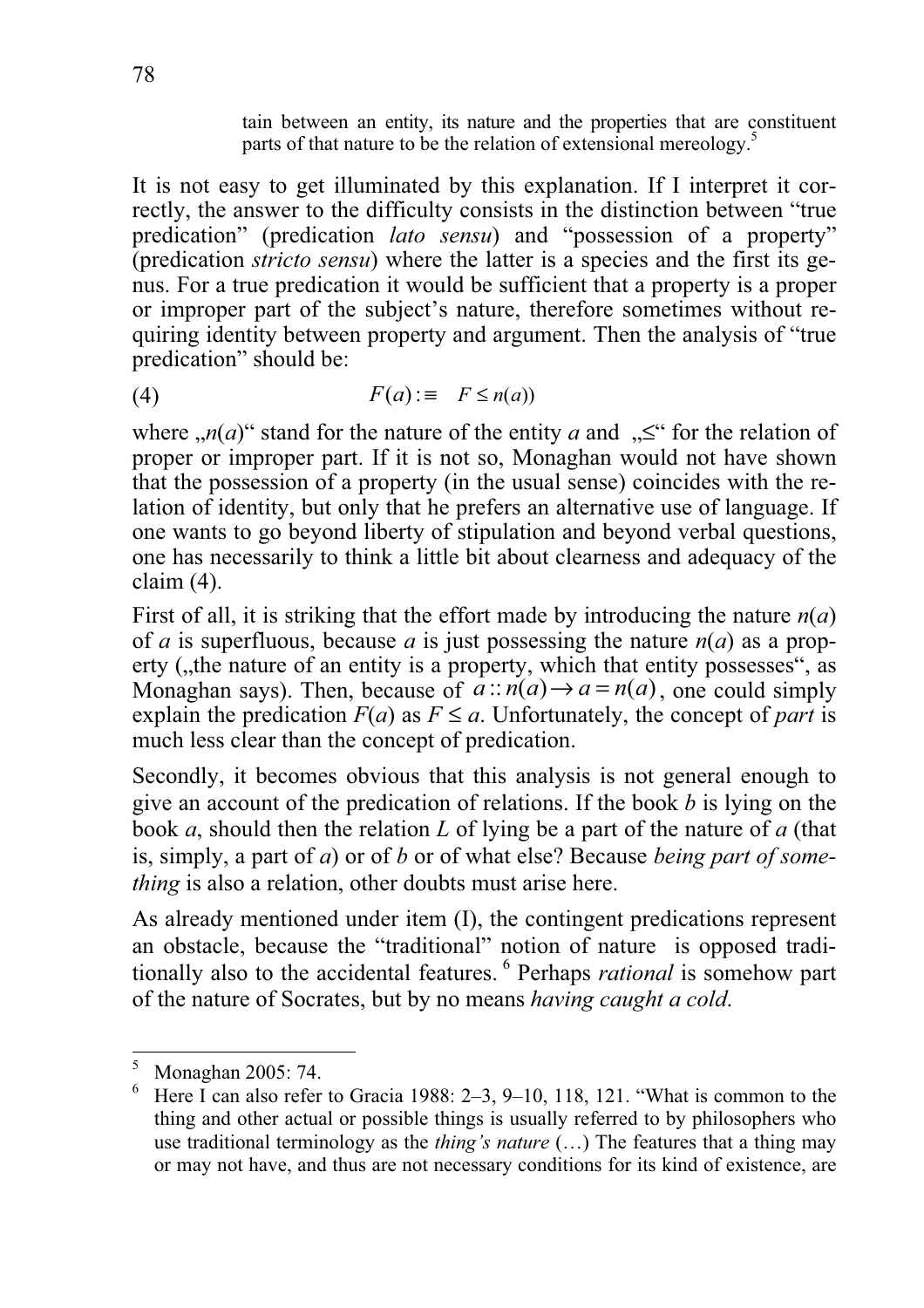Especially awkward is the effect of the obscure concept of *part*. Because the nature of Socrates – according to  $(3)$  – is supposed to be identical with Socrates, a part of his nature should be the same as a part of him. An eye is a part of Socrates but one cannot figure out how this eye should yield a true predicate of Socrates, a consequence which is implied by (4).

Moreover, properties permit predications (*lato sensu*) of other properties, too. Thus *human being* satisfies the property of *being exemplified by Plato*. Although we can maintain, or at least make an acceptable sense thereof, that *animal* is part of the property *human* – how can one possibly understand that *being exemplified by Plato* is also a part of *human*? Here we get into a dilemma. If *being exemplified by Plato* is not a part of *human*, because of (4), we cannot predicate *human* of Plato. If however the mentioned property is really part of *human*, because Socrates is a human being and the mereological relation  $\leq$  is transitive, follows with (4): Socrates is exemplified by Plato. Both consequences are absurd.

Summarizing: all these problems and many others arise if one defends thesis (3) by a distinction between predication *lato sensu* and *stricto sensu* and eventually applies (4) as elucidation.

## *The motivation for the assimilation and the theoretical context*

So far we have explained succinctly a few reasons against the assimilation of predication and identity. But can there be also mentioned reasons in favour?

Let us disregard thesis (3) and return to the common conception of property possession. Monaghan perceives two puzzles in

(5)  $x:: y \wedge \neg(y:: y)$ 

if (3) is rejected. The "problem of relevance" is presented this way (where *y* is taken as "red"):

usually called *accidental*" (p. 2–3). Gracia seems to consider here nature as *universal*, i. e. as opposite to individual. It is not his intention to deny the traditional distinction between the nature of an individual and the nature of its accidents. The locus classicus for this is Aristotle, *Metaph*., Z, c.4 1029 1 – 1030a 7, cf. Dufour 2005: 281–287.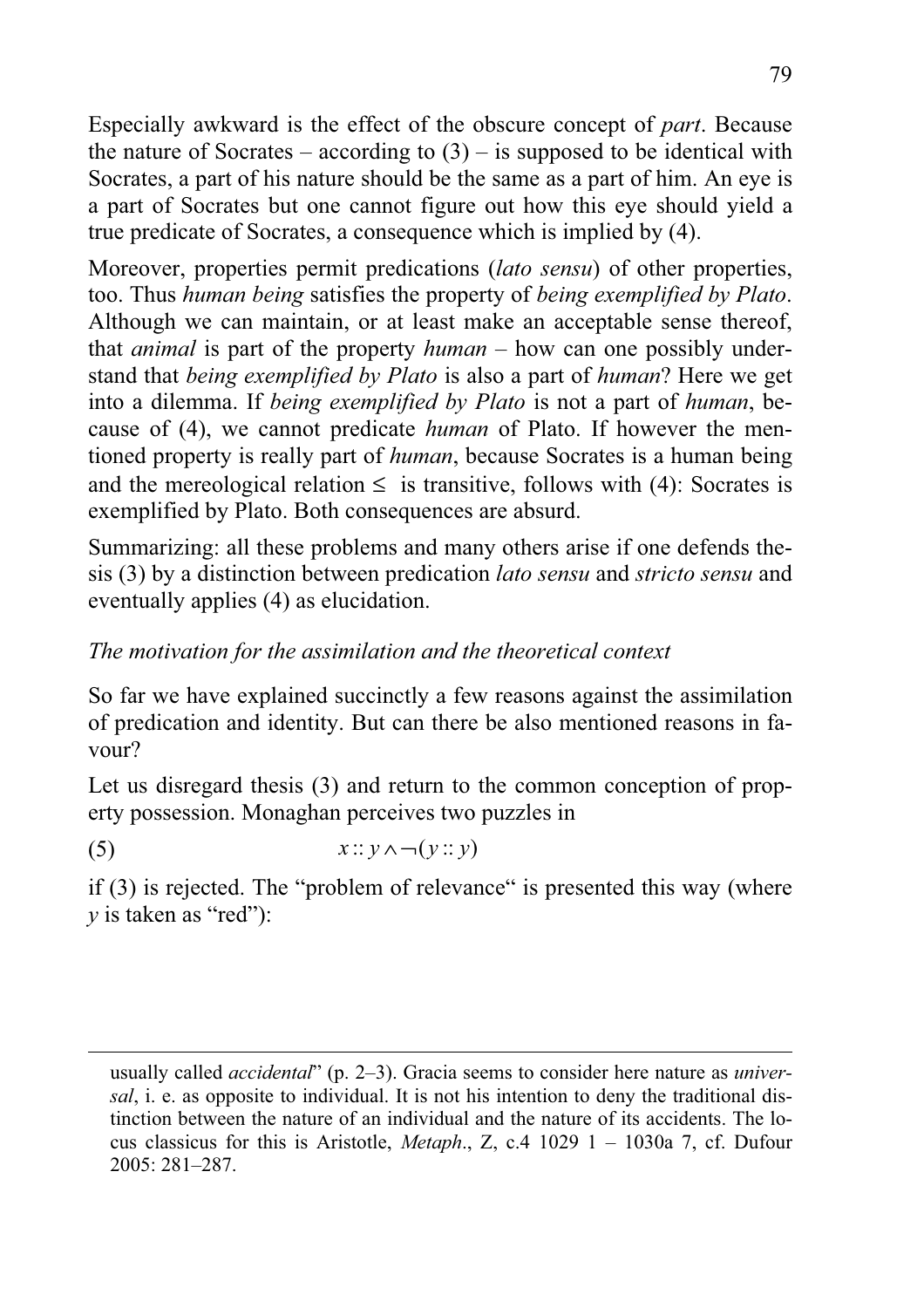For I ask: will x still be red, even if it does not bear the relation [of property possession] to y, but instead to some other non-red entity? And if not, why not?  $\overline{'}$ 

But it is always valid that  $x :: y$  or  $\neg (x :: y)$ . Therefore, if x does not possess the property *y*, then  $\neg$  (*x* :: *y*). The question whether *x* bears the relation of property possession to *y*, i.e. *x* :: *y*, in case of  $\neg$  (*x* :: *y*), can have only one answer: not at all. Why not at all? Because of the Contradiction Principle. Consequently, the "problem of relevance" does not yield a satisfying motivation for (3).

The so-called "problem of contribution" is presented this way (where  $\nu$  is taken again as "red"):

> It is the problem of explaining how the non-red y *makes* x red. In other words, it is the problem of explaining how the non-red y contributes redness to x. And it is a problem that seems wholly mysterious to me. <sup>8</sup>

But the problem arises only if one engages oneself to two questionable assumptions:

- i) *Quasi-Causality*. If *x* :: *y*, the *y* itself has to make somehow that *x* exemplifies the property *y*.
- ii) *Homogeneity*. If something makes that *x* :: *y,* then it has also to be a *y*.

But which insights do yield us evidence for all that? If *x* exemplifies a property *y,* the reason or cause thereof needs not to be *y* itself. The reason for the application of a universal property can be another general property, or an individual accident, or an instance of Mertz, or an external fact.

Suppose that Socrates is short-sighted. The reason thereof (if there is any such reason) may be that his eyeballs have a certain shape. It would be odd to demand this shape also being short-sighted. So far, only these presuppositions  $(i)$  – (ii) are responsible for the problem but not the concept of predication in the usual meaning.

Perhaps one could understand Monaghan's thesis as a hint to Bundle-Theories. According to them a function can be defined which maps every individual into the set of its properties (instead of a set you can choose a conjunction of properties, an ontological totality or your favourite form of collecting entitites). In a second step one postulates the identity between

<sup>7</sup> Monaghan 2005: 72.

<sup>8</sup> Ibid.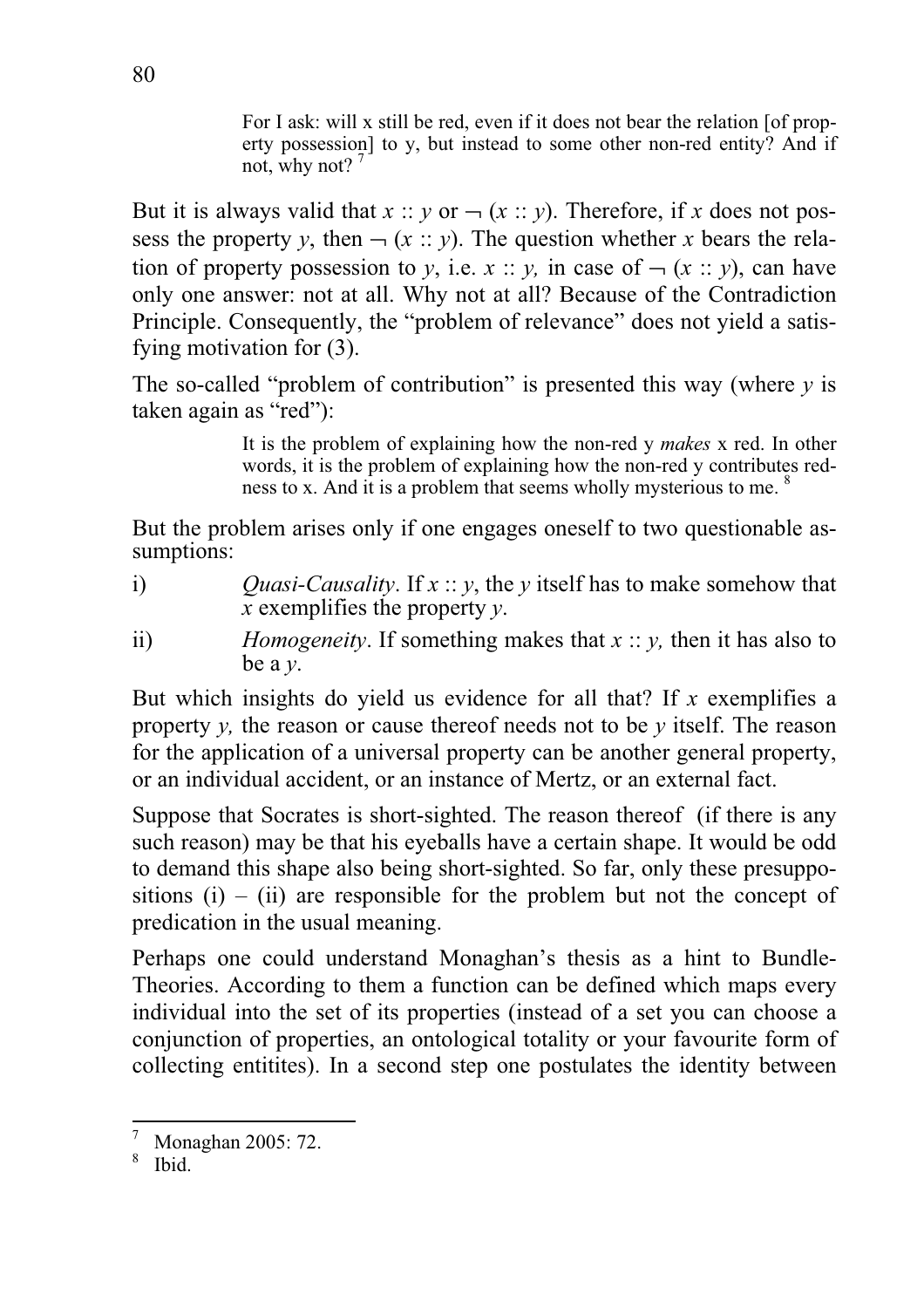the individual and its set of properties. So every predication which does not involve identity is equivalent to the fact that the predicated property is an element of this set of properties – if elements are "parts", then every property of the individual is part of the "nature of the individual".

In this case many questions are left open, depending on how the Bundle-Theory is shaped. Normally, the point would consist in the inverse function which constitutes an individual from every set of properties. This allows us to enjoy Meinongian objects. It is quite rare that someone wants to defend an Aristotelian approach and ends up explaining universals as parts of individuals.<sup>9</sup> Of course it is true that thus there are no universal properties without individuals, but in return other absurdities are emerging.

I suppose that

- (i) an Aristotelian view has to avoid both Bundle-Theories and Bare Particulars.
- (ii) anyway, a *bridging-principle* must be adopted in order to connect predication and possession of universal parts.

That is:

(BP)  $F(a)$  iff *F* is part of *a* 

what equals the definition (4). But now there is a problem if we take extensional mereology seriously. Because of the mereological theorem<sup>10</sup> of Strong Supplementation: if Socrates has the universal *U* as a proper part, the entity *s–without–U* must exist, i.e.:

$$
(6) \qquad \qquad \exists x (x \neq s \land x = s - U)
$$

But we can also remove (via mereological sums and eventually supplementation) *all* universal parts, that is, we should get the equation:

(7) 
$$
(((s-U)-U^*)-U^{**}...)=x
$$

What about this *x*? If there is no such entity *x*, we get Bundle-Theory (Socrates is just a sum of universals). But if *x* exists, we obtain – because of the bridging-principle (BP) – just Bare Particulars, little *Dinge an sich*.

Perhaps one could weaken (BP) but such a solution would look too much ad hoc. A revision of the mereology for universal constituents is still open, but it is not clear how to tackle this problem. The question of the forms of

<sup>9</sup> There are, however, remarkable exceptions, like the two *Laws of Immanent Realisms* in Smith 1997: 106, 119.

<sup>&</sup>lt;sup>10</sup> See Simons 1987: 29.